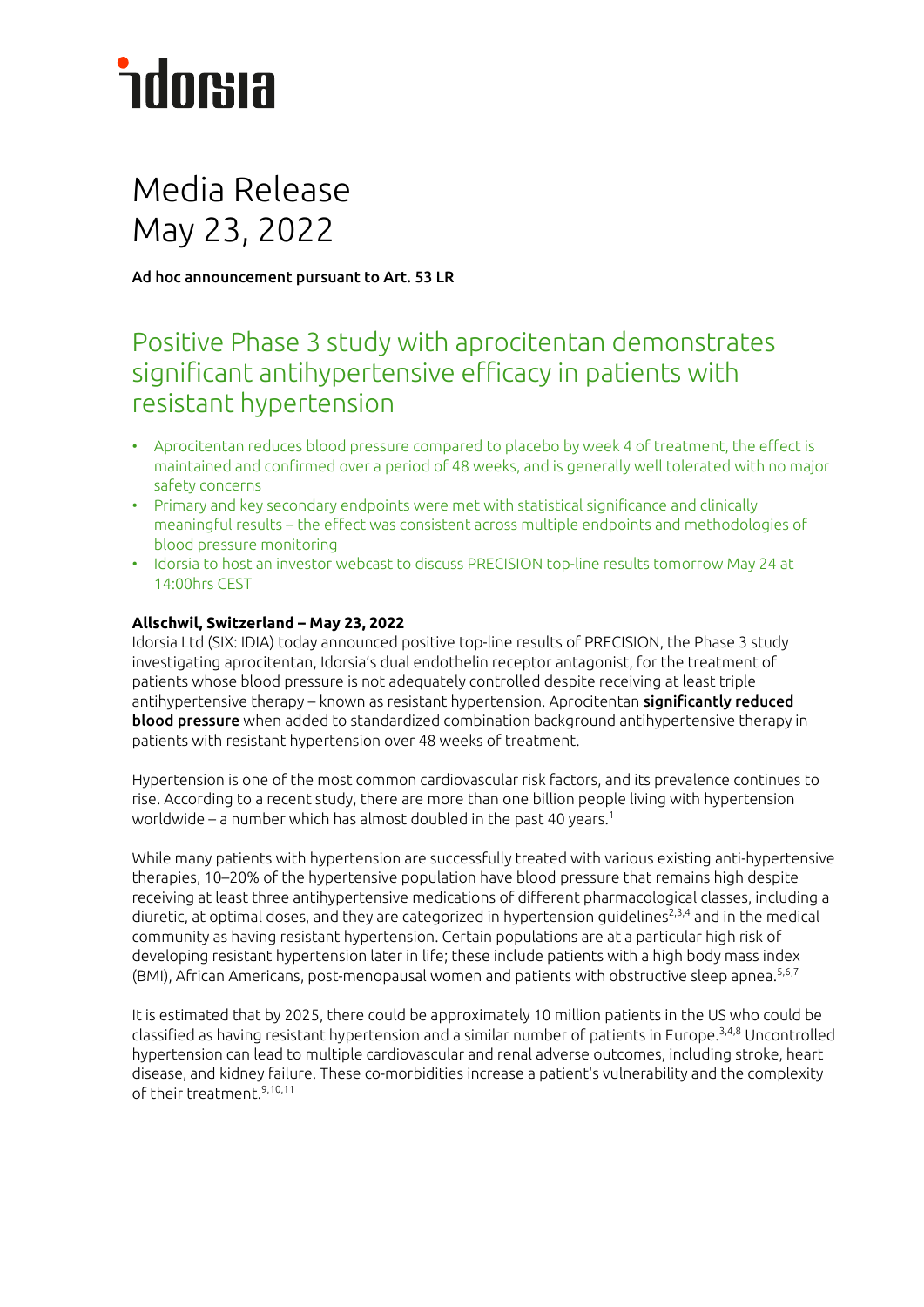# *<u>ndorsia</u>*

### Martine Clozel, MD and Chief Scientific Officer of Idorsia, commented:

"I have long been convinced that resistant hypertension is only resistant to treatment because the endothelin system had not been tackled. The observation of high endothelin levels in populations most at risk of developing resistant hypertension, as well as the close association between endothelin and the comorbidities often seen in patients with resistant hypertension, suggested that endothelin is a key contributor to the problem. I believe the top-line results from PRECISION support our initial hypothesis that endothelin is the missing link when hypertension is not adequately controlled with existing therapies."

### About aprocitentan

Aprocitentan is an investigational, novel, oral, dual endothelin receptor antagonist (ERA) which potently inhibits the binding of ET-1 to ET<sub>A</sub> and ET<sub>B</sub> receptors. Aprocitentan has a long half-life, a low potential for drug-drug interaction and a mechanism of action that is ideally suited for the pathophysiology of difficult-to-treat forms of hypertension.

### About the PRECISION study<sup>12</sup> Danaietash P et al. J Clin Hypertension 2022 (in press) [\(NCT03541174\)](https://clinicaltrials.gov/ct2/show/NCT03541174)

Idorsia, in consultation with regulatory agencies, designed a single, international, multi-center, blinded randomized study with three sequential treatment parts. The study design addressed both the 4-week placebo-controlled efficacy of 12.5 and 25 mg aprocitentan (Part 1) and the durability of its effects in long-term active treatment with 25 mg aprocitentan for a further 32 weeks (Part 2) followed by a 12 week placebo-controlled withdrawal period with patients re-randomized to 25 mg or placebo (Part 3).

### Patient population with established resistant hypertension

To confirm a diagnosis of resistant hypertension and exclude pseudo resistant hypertension, 1'965 patients entered a thorough 12-week screening period. During the screening period, qualifying patients were transitioned to guideline-recommended standardized background antihypertensive therapy of a fixed-dose combination of a calcium channel blocker (amlodipine), an angiotensin receptor blocker (valsartan) and a diuretic (hydrochlorothiazide) for at least 4 weeks before entering a 4-week single-blind run-in period. In this period, placebo was added to the background antihypertensive therapy. Patients with systolic blood pressure consistently above 140 mmHg were then randomized to the first treatment part.

### Sustained reduction in systolic blood pressure after chronic treatment with aprocitentan

In Part 1, the first double-blind treatment period of 4 weeks, a total of 730 patients were randomized to receive a tablet of aprocitentan 12.5 mg (N=243), 25 mg (N=243), or placebo (N=244) once daily. After 4 weeks of treatment, a statistically significant and clinically meaningful reduction in the primary endpoint measure of systolic blood pressure – assessed by measurement at trough of unattended automated office blood pressure (AOBP) – was observed in both the 12.5 mg (p<0.005) and 25 mg (p<0.005) aprocitentan groups compared to placebo.

Following the 4-week double-blind, placebo-controlled treatment period, patients entered Part 2, a single-blind treatment period, where all patients were treated with 25 mg aprocitentan for a further 32 weeks. The mean reduction from baseline in systolic blood pressure was maintained during this treatment period, for those patients who were on aprocitentan during Part 1. Patients switching from placebo to aprocitentan rapidly achieved the same blood pressure reduction as seen in Part 1.

This was followed by Part 3, a double-blind, placebo-controlled, randomized withdrawal treatment period where 614 patients were re-randomized to aprocitentan 25 mg or placebo for 12 weeks. After 4 weeks in the withdrawal period, systolic blood pressure increased significantly on placebo compared to aprocitentan 25 mg (p<0.0001), the key secondary endpoint. This provided replication of the treatment effect of aprocitentan and confirmed its durable antihypertensive effect.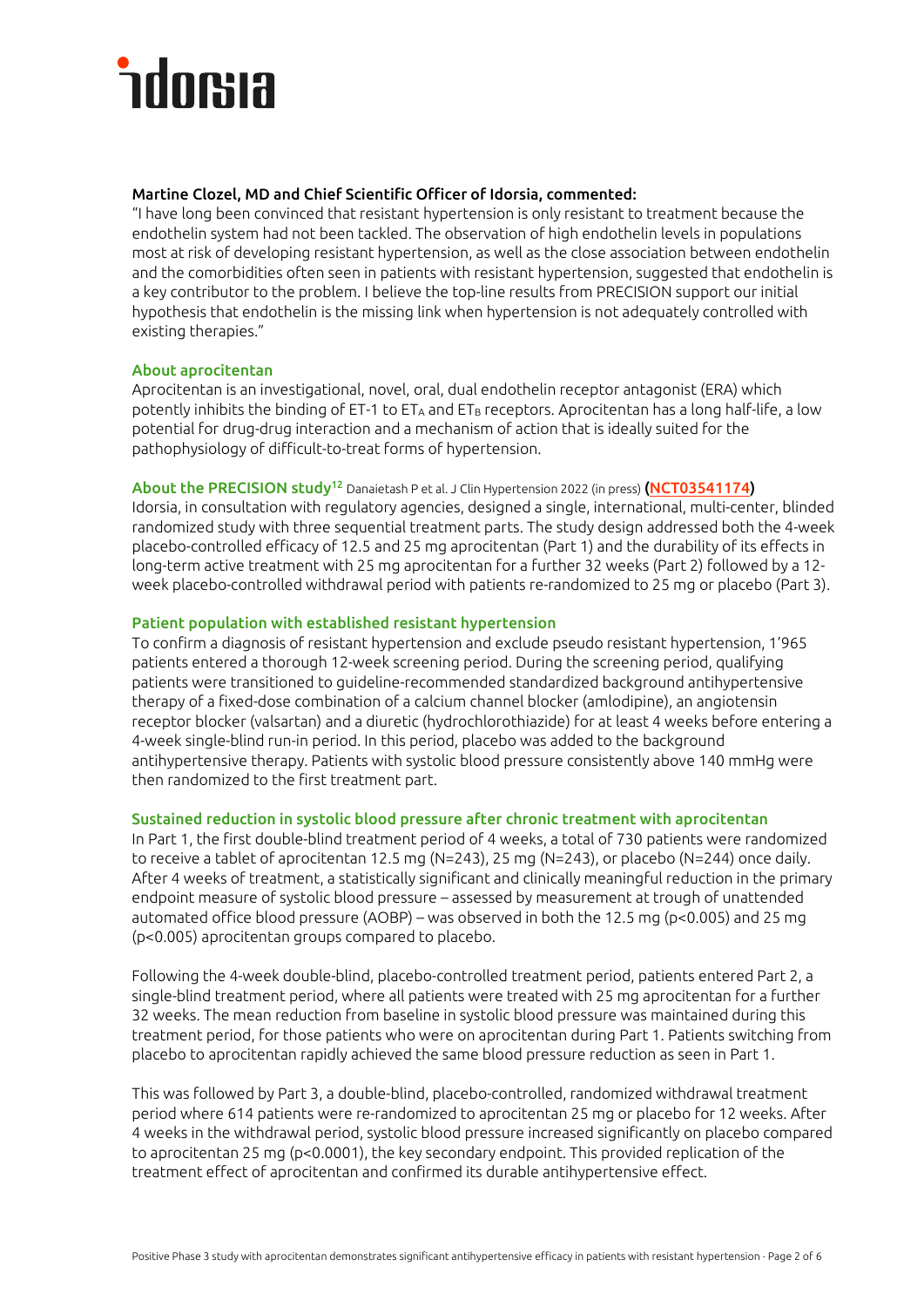### *<u>ndorsia</u>*

The reduction in systolic and diastolic blood pressure assessed by measurement of unattended automated office blood pressure during the study, was confirmed by the 24-hour ambulatory blood pressure monitoring (ABPM), demonstrating BP reduction across the entire 24 h period (notably during the night).

### Prof. Markus Schlaich, MD, FAHA, FESC, ISHF, The University of Western Australia, Perth, and lead investigator in the PRECISION study commented:

"Despite the availability of many drug classes to target the serious and growing problem of arterial hypertension around the world, we frequently struggle to achieve BP control in many patients, particularly in those with resistant hypertension. As a strong believer in the principles of targeting underlying pathophysiologic mechanisms, the findings from this study demonstrate the crucial contributions of the endothelin pathway and highlight the enormous potential of aprocitentan to help improve blood pressure control and thereby cardiovascular outcomes in this high-risk patient cohort. The consistency of the observations made during the study and in particular the use of the withdrawal study design after chronic use will set a new standard in the evaluation of the treatment of resistant hypertension."

### About the safety of aprocitentan in PRECISION

The topline results show that aprocitentan was generally well tolerated with no major safety concerns in this patient population at both doses and with a low discontinuation from study treatment due to an adverse event in the first 4 weeks double-blind study period: 2.5% and 2.0% for aprocitentan 12.5 mg and 25 mg groups respectively versus 0.8% in the placebo group. Treatment-emergent adverse events (TEAEs) during the 4-week double-blind study period were reported in 27.6% and 36.7% of the patients treated with 12.5 and 25 mg aprocitentan, respectively, versus 19.4% in the placebo group. The most frequent TEAEs reported over 3% incidence and higher than placebo was edema / fluid retention.

There were no additional emerging safety findings in the subsequent treatment period taking the total to 48 weeks. Importantly, the overall incidence of Major Adverse Cardiac Events (MACE) reflected the expected occurrence in this patient population. Approximately 30% of patients developed edema / fluid retention, at one time point during the entire study duration, with >95% being mild to moderate in intensity. Two (<1%) of these adverse events were serious (both on aprocitentan 25mg). Only seven (<1%) of patients discontinued treatment due to edema / fluid retention. Edema / fluid retention was mostly reported by patients within the first 4-week doubleblind study period (9.1% and 18.4% for aprocitentan 12.5 mg and 25 mg groups respectively, versus 2.1% in the placebo group).

### Conclusion of the Phase 3 PRECISION study

Aprocitentan is an investigational treatment with a new mode of action for patients whose hypertension is not adequately controlled despite the use of at least three other classes of antihypertensives, including a diuretic. Aprocitentan reduces blood pressure compared to placebo by week 4 of treatment and the effect is maintained over a period of 48 weeks. The safety profile, together with the long half-life, and low potential for drug-drug interactions observed in the clinical pharmacology program, is conducive for a chronic treatment to be used for patients who often have several comorbidities and are treated with multiple pharmacological therapies. The effect demonstrated in the Phase 3 study was consistent across multiple methodologies of blood pressure monitoring and in key sub-populations.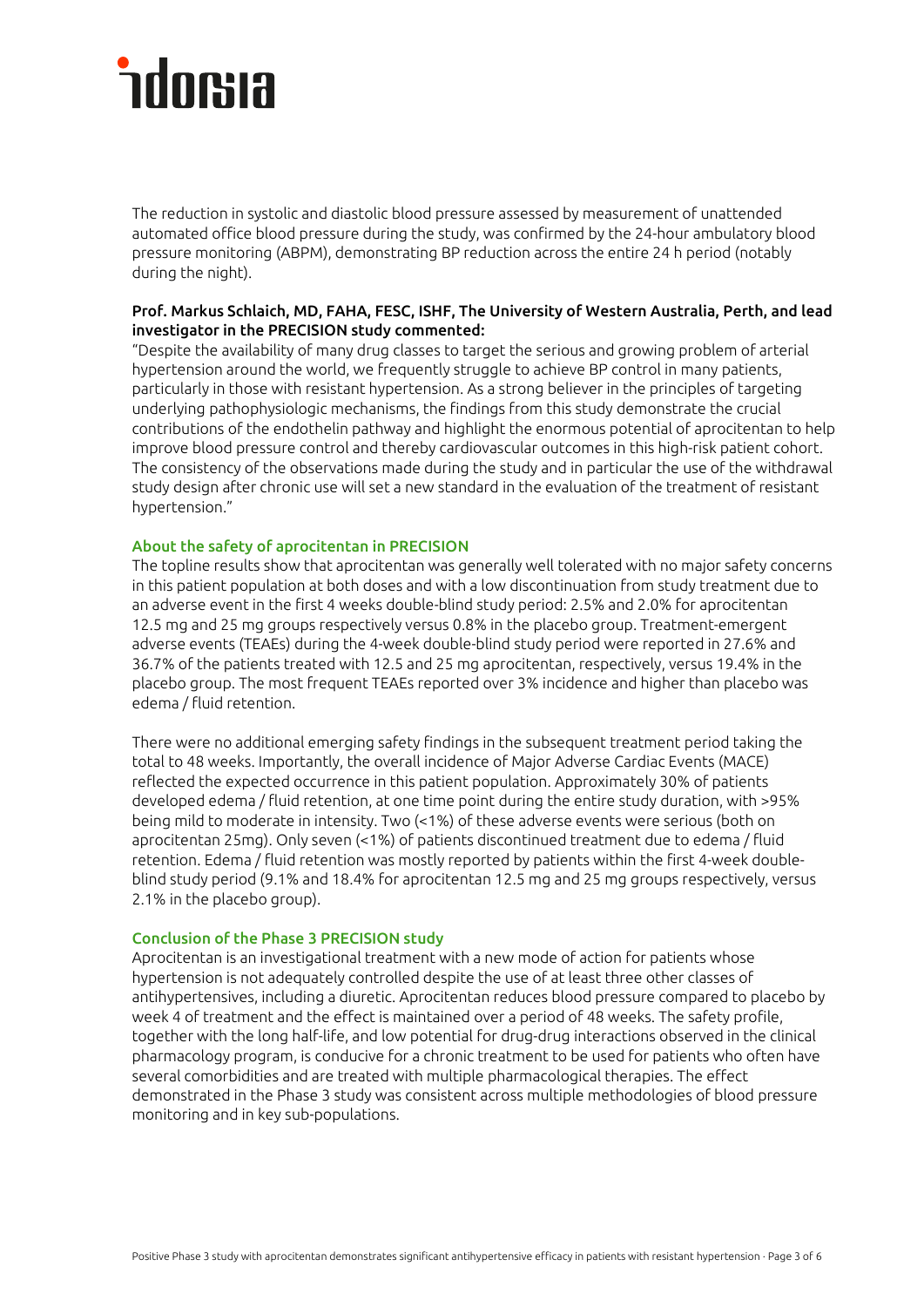## ndorsıa

### Jean-Paul Clozel, MD and Chief Executive Officer of Idorsia, commented:

"I am delighted that in this patient population, where hypertension is so difficult to control, the treatment effect of aprocitentan was clear and consistent – despite aprocitentan being given on top of at least three therapies. During the course of the 48 weeks of treatment we have collected information on safety and efficacy which will allow us to fully characterize the benefit of aprocitentan, especially for the sub-populations in greatest need of new antihypertensives. I am very proud that Idorsia is once again at the forefront of medical research."

### Alberto Gimona, Head of Global Clinical Development of Idorsia, concluded:

"A big 'thank you' goes to the investigators and their patients who took part in this study. Their dedication has contributed to the outstanding conclusion of PRECISION, and potentially to the availability of a new antihypertensive, the first working via a new pathway for decades. Idorsia will now discuss the results with health authorities with the aim to file the new drug application with the US FDA by the end of the year, closely followed by other health authorities. We will also make the detailed results of the Phase 3 study available through scientific presentation and peer-reviewed publications."

### About the collaboration agreement with Janssen Biotech, Inc.

In 2017, Idorsia entered into a collaboration agreement with Janssen Biotech, Inc., one of the Janssen Pharmaceutical Companies of Johnson & Johnson, to jointly develop aprocitentan and any of its derivative compounds or products. Idorsia received a one-time milestone payment of USD 230 million. Both parties have joint development rights over aprocitentan. Idorsia has conducted the Phase 3 development and will be responsible for the regulatory submission for the treatment of patients whose hypertension is not adequately controlled. The costs are shared equally between both partners. Janssen Biotech, Inc. has sole commercialization rights worldwide, whereas Idorsia is entitled to receive tiered royalties on annual net sales in each calendar year (20% up to USD 500 million, 30% from USD 500 million up to USD 2.0 billion, and 35% above USD 2.0 billion) for the licensed products in the collaboration indications. Janssen Biotech, Inc. will oversee the Phase 3 development and submission for any additional indications.

### Notes to the editor

### The endothelin system in systemic hypertension<sup>13</sup>

Endothelin-1 (ET-1) is a potent vasoconstrictor that also induces neurohormonal activation, vascular hypertrophy and remodeling, cardiac hypertrophy and fibrosis, and endothelial dysfunction. In hypertension, both ETA and ETB receptors mediate harmful effects of ET-1.14

As a vasoconstrictor, co-mitogenic agent, linking pulse pressure and vascular remodeling, and mediator of aldosterone and catecholamine release, endothelin is a key player in hypertension and end-organ damage. 15

### Additional aprocitentan data<sup>16</sup> Verweij P., et al. Hypertension. 2020

In May 2017, the results of a double-blind, randomized, placebo-controlled with an active-reference arm, dose-finding study with aprocitentan in patients with essential hypertension, were reported. The study evaluated the efficacy, safety and tolerability of a once-a-day oral regimen of 4 dose levels of aprocitentan (5, 10, 25, and 50mg) to identify the optimal doses for further studies.

In this study, 490 patients were randomized to receive either aprocitentan 5, 10, 25, 50 mg, placebo, or lisinopril 20 mg once daily. After 8 weeks of treatment the mean reduction from baseline in diastolic blood pressure - as measured at trough with a novel automated office blood pressure device - ranged between 6.3 and 12.0 mmHg in a statistically significant dose-dependent manner for the aprocitentan groups versus a decrease of 4.9 mmHg in the placebo group and a decrease of 8.4 mmHg in the lisinopril group (in the per-protocol population comprised of 410 patients). Systolic blood pressure reductions ranged from 10.3 to 18.5 mmHg in a statistically significant dose-dependent manner in the aprocitentan groups and were 7.7 and 12.8 mmHg in the placebo and lisinopril groups, respectively. These findings were confirmed in all randomized patients (Intent-to-Treat principle) and by 24 hours Ambulatory Blood Pressure Monitoring.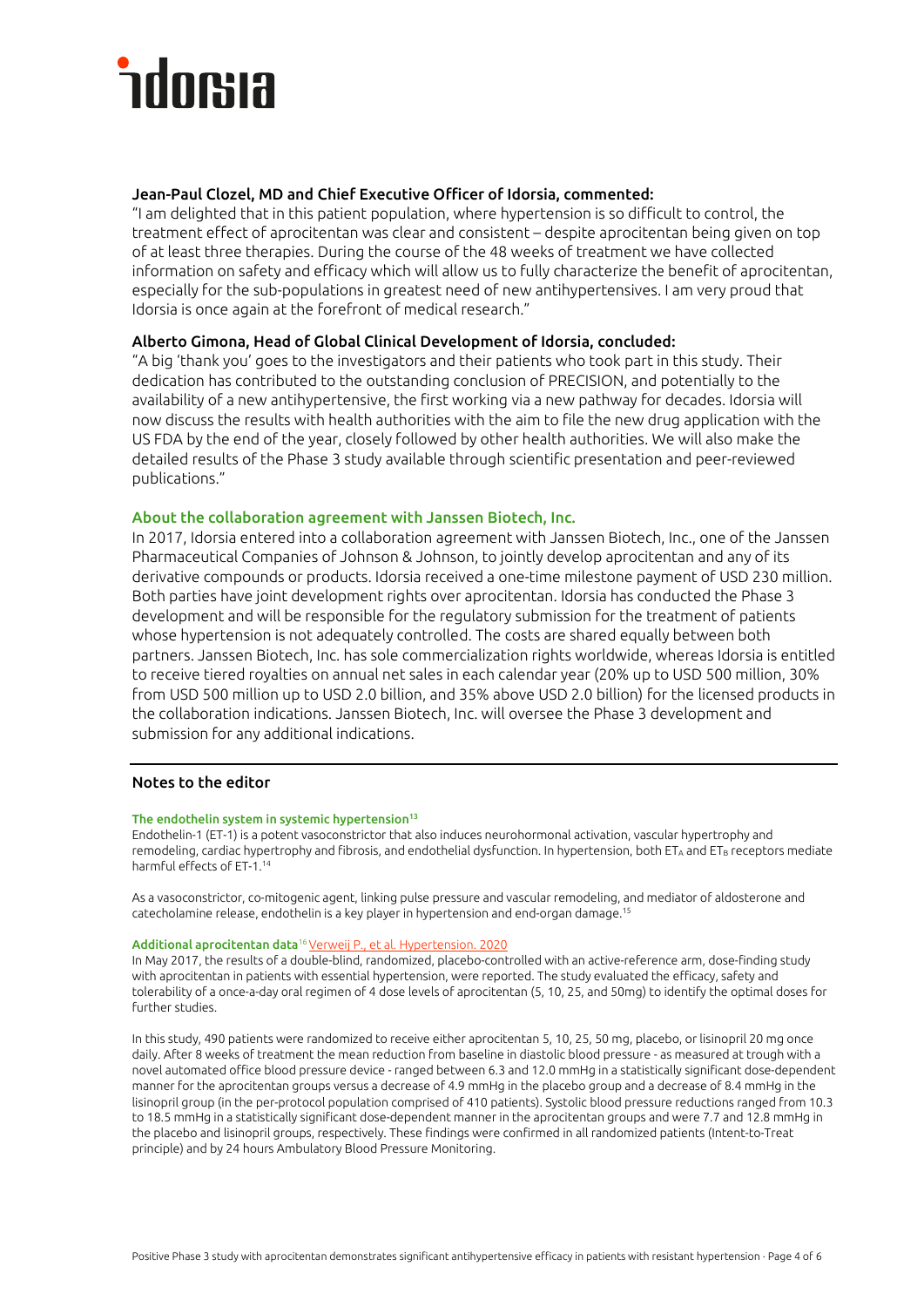### **ndorsia**

The safety population included 327 patients in the aprocitentan groups, 82 patients in the placebo group and 81 in the lisinopril group. Aprocitentan was well tolerated across all four doses in this patient population. Discontinuation from study treatment due to an adverse event ranged between 1.2% and 3.7% for the aprocitentan groups versus 6.1% in the placebo group and 3.7% in the lisinopril group. The overall frequency of adverse events was similar to those observed in the placebo group. There were two cases of increased liver enzymes above three times the upper limit of the normal range, one in the placebo and one in the aprocitentan 5 mg group. Four cases of peripheral edema were observed, two in the aprocitentan 25 mg group and two in the aprocitentan 50 mg group. Mean body weight remained unchanged from baseline in the aprocitentan 5, and 10 mg groups, increased by 0.4 kg in the aprocitentan 25 and 50 mg groups, and by 0.3 kg in the placebo group and decreased by 0.3 kg on lisinopril. There was an expected dose related decrease from baseline in the hemoglobin concentration in the aprocitentan groups (ranging from 1.3 to 6.7 g/L) versus increases of 2.2 and 0.1 g/L in the placebo and lisinopril groups, respectively.

### About Prof. Markus Schlaich, MD,

Markus Schlaich is a nephrologist and a European Society of Hypertension (ESH) accredited hypertension specialist. He is a Fellow of the American Heart Association (FAHA), the European Society of Cardiology (FESC), and the International Society of Hypertension (ISHF). He served as an Executive Committee of the ISH from 2018-2020 and is currently on the Management Board of the global ISH *May Measurement Month* campaign. Markus is President of the High Blood Pressure Research Council of Australia and a Trustee of the Foundation for High Blood Pressure Research.

Markus has a strong background in clinical research with a focus on the pathophysiology of hypertension, involvement of the kidneys, and hypertension mediated organ damage. He has a specific interest in treatment modalities targeting the sympathetic nervous system and other relevant pathways such as the endothelin system to improve BP control and thereby outcomes for patients with difficult to control hypertension. For his work he received the Björn Folkow Award from the European Society of Hypertension (ESH) and the Arthur C. Corcoran Award from the AHA Hypertension Council, both in 2021. He has authored more than 400 articles in peer-reviewed journals and serves on the Editorial Board of *Hypertension* and *Journal of Hypertension*. Prof. Schlaich serves as a consultant to Idorsia.

#### **Peference**

- 1. Bin Zhou, et al. The Lancet; 2017; 389(10064):37-55
- 2. R.M. Carey, et al. Hypertension, 2018; 72, pp. e53-e90
- 3. Noubiap, J. J., et al., Heart 2019; 105:98-105.
- 4. Carey RM, et al. Hypertension. 2019; 73(2):424-431.
- 5. Coylewright, M., et al. Hypertension, 2008; 51, 952-9.
- 6. Roberie, D. R., et al. Curr Opin Cardiol, 2012; 27, 386-91.
- 7. Khan, A., et al. Int J Hypertens, 2013; 193010-193010.
- 8. Lu Y, et al. Hypertension. 2022; 79(1):207-217.
- 9. Daugherty, S. L., et al. Circulation. 2012; 125(13):1635-42.
- 10. Kumbhani, D. J., et al. Eur Heart J. 2013; 34(16):1204-14
- 11. Muntner, P., et al. Hypertension. 2014; 64:1012–1021
- 12. Danaietash P et al. J Clin Hypertension 2022 (in press)
- 13. Clozel M. Can J Physiol Pharmacol 2022, Mar 4 online.
- 14. Kedzierski RM, et al; Annu Rev Pharmacol Toxicol. 2001; 41:851-76.
- 15. Iglarz M, et al. Clin Sci 2010; 119:453-63
- 16. [Verweij P., et al. Hypertension. 2020; 75:956–965](https://pubmed.ncbi.nlm.nih.gov/32063059/)

#### Investor webcast

An investor conference call and webcast will be held to discuss the Phase 3 results with aprocitentan. The call will start with presentations by senior management, followed by a Q&A session (live access to the speakers).

Date: Tuesday May 24, 2022 Time: 14:00 CEST | 13:00 BST | 08:00 EDT

Webcast participants should visit Idorsia's website www.idorsia.com 10-15 minutes before the webcast is due to start. Conference call participants should start calling the number below 10-15 minutes before the conference is due to start.

Dial-in: CH: +41 (0)44 580 71 45 | UK: +44 (0) 2071 928338| US: +1 646 741 3167 PIN: 4838017